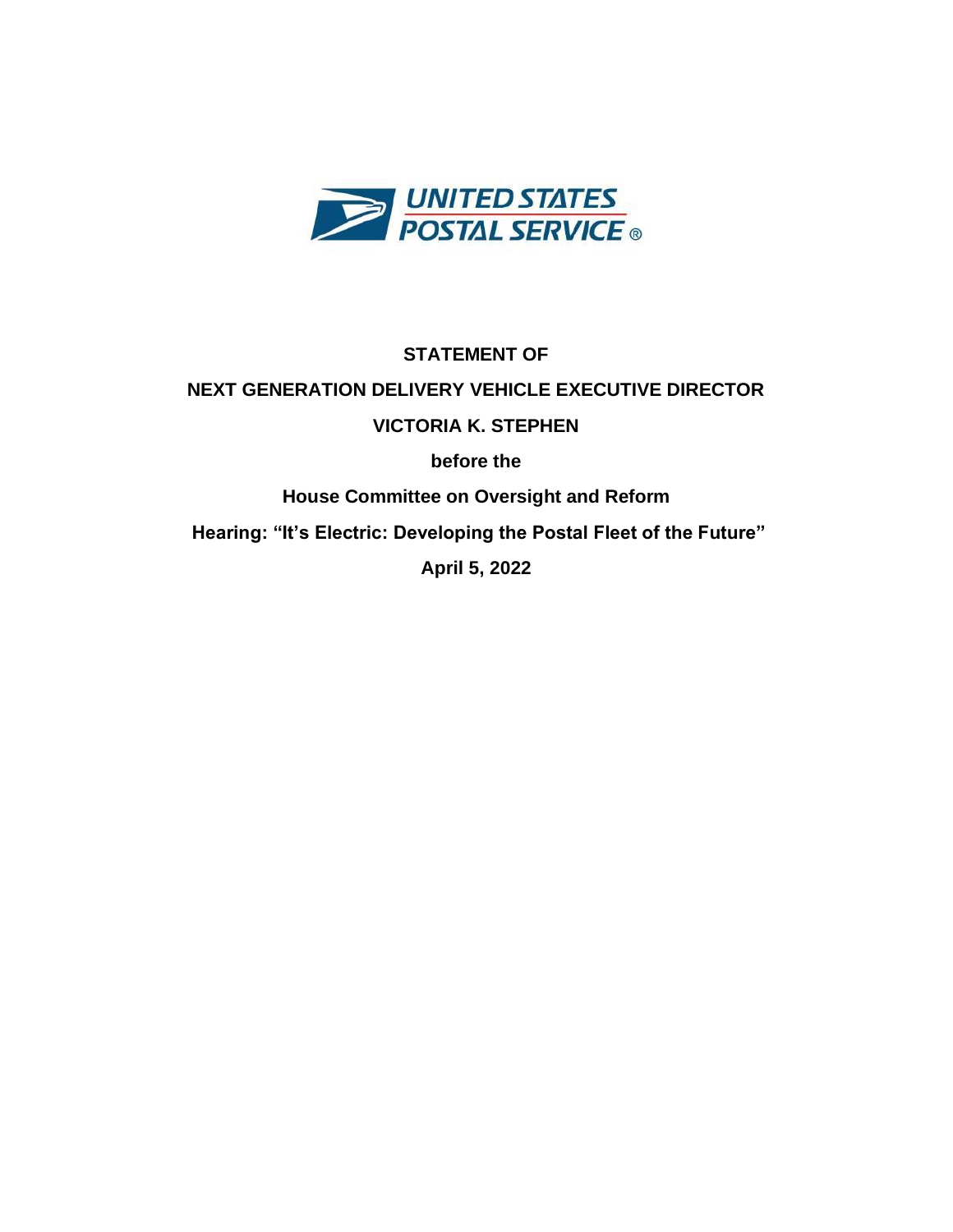Good morning, Chairwoman Maloney, Ranking Member Comer and Members of the Committee. Thank you for calling this hearing on fleet electrification.

My name is Vicki Stephen, and I am Executive Director of the Postal Service's Next Generation Delivery Vehicle (NGDV) program. My team and I lead a rigorous project management function to help support the broad cross-functional preparation for the NGDV rollout, a cornerstone in our Delivering for America (DFA) 10-year Strategic Plan. The team also leads the execution of the electric vehicle charging infrastructure development and deployment to enable the electrification of our delivery fleet.

I have previously served in a broad variety of executive roles, including as Director of Emerging Business Technology, Lead Executive for Small Business Strategy Development, Director of Mailing Services, and Director of Brand Shipping, and in executive roles in Engineering including serving as the Director of Retail and Delivery Technology. I have worked in a variety of field and operational roles, serving as a Plant Manager, and in operations support and industrial engineering roles, both at the field and Area levels.

#### **Weighing the Tradeoffs of Electrification**

The Postal Service welcomes the opportunity to share more broadly both the opportunities and challenges that accompany our move to include a substantial order for electric vehicles in our NGDV delivery fleet procurement. As you know, on March 24, we placed an order for 50,000 vehicles — of which, 10,019 will be battery electric vehicles (BEV) — making good on our pledge to accelerate our electric vehicle strategy as our financial condition improves and as we refine our network and vehicle operating strategy. However, any consideration of our strategic opportunities and challenges must be grounded in a full understanding of not only our unique delivery mission and policy mandates, but also our organizational and financial constraints. We find that many discussions of Postal Service fleet electrification have overlooked these irrefutable limitations. It would be irresponsible for us to do so, however.

As part of our Universal Service Obligation, the Postal Service delivers to 163 million addresses, in all climates and topographies, six days per week. And Congress has directed that we must do so in a financially self-sufficient manner. This is an impressive daily accomplishment that serves the American people in such an important way. Our reach and responsibility are unmatched—delivering nearly half of global mail volume.

It is vital that we provide our over 200,000 mail carriers with appropriate vehicles to help support this daily service mission. We owe it to these employees and to the communities they serve to provide vehicles that allow carriers to efficiently complete their work, with advanced safety and security features, better fuel economies, and amenities we expect in our own, personal vehicles. The Postal Service's delivery vehicles are part of a very specific and robust mission, which cannot be compared to other private delivery or government fleets in nature, use case or scope. In addition to our unique use case, unlike other agencies that seek to electrify their fleets, the Postal Service is required by law to be financially self-sustaining and operate absent Congressional appropriations. As such, we need to make fiscally responsible decisions and be mindful of what we can afford and execute.

The recently passed *Postal Service Reform Act* helps create the financial headroom necessary to bring us closer to financial sustainability, but it is just one part of our DFA plan that requires significant self-help actions on our part. Acquiring the NGDVs – whether electric or not – is also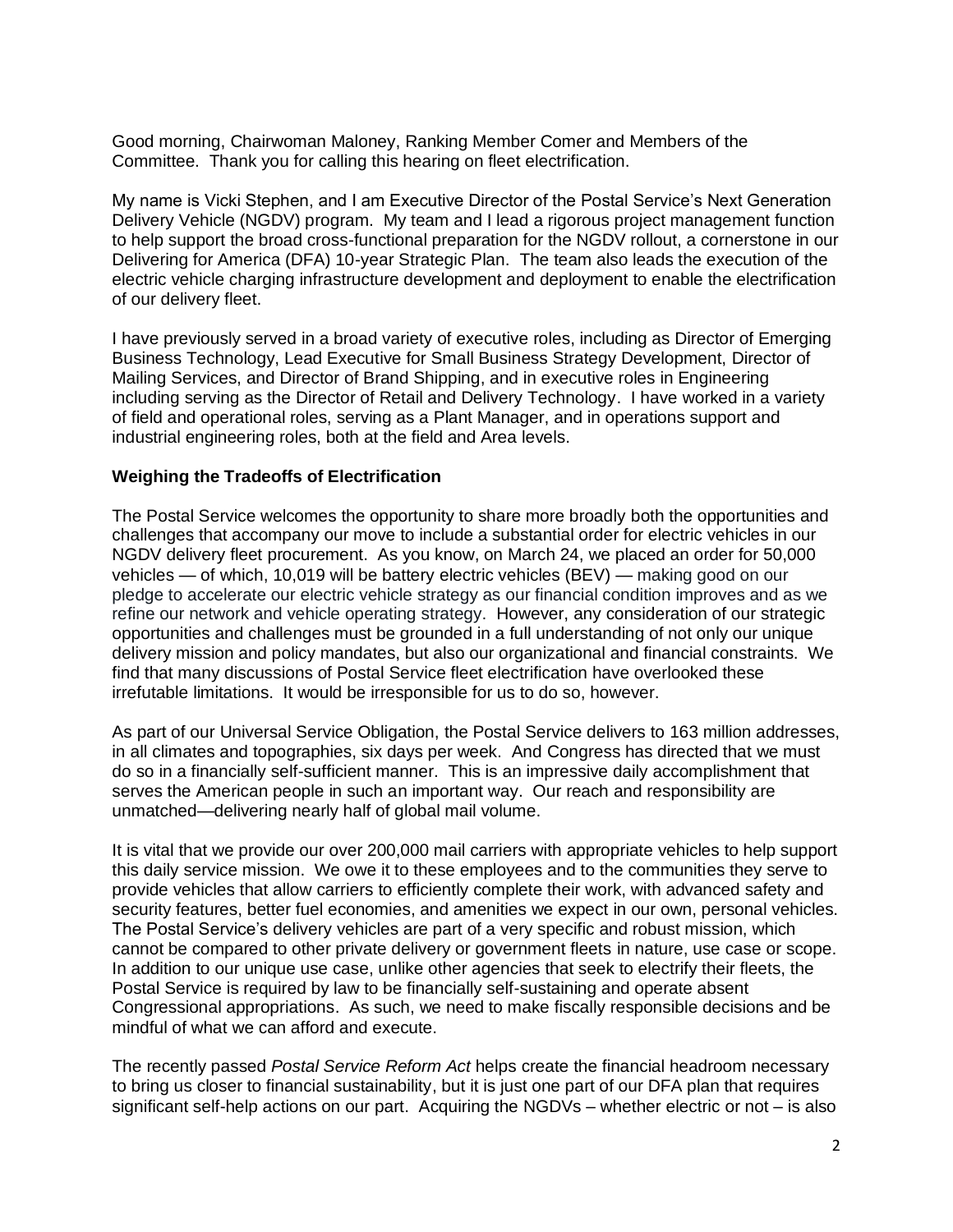a part of the strategic plan, but on the investment side of the ledger. It must be accomplished to satisfy our delivery mission, but it does not address our current losses.

Replacing our aged fleet is a critical part of the organizational transformation of the Postal Service. But it is by no means *the only* critical part. It is well understood that electric vehicles and their infrastructure cost more to purchase than their combustion engine counterparts. Every additional dollar spent on buying electric vehicles is one fewer dollar that can be spent on a long list of other critical capital needs and operational objectives at the Postal Service. Similarly, every investment in the postal delivery network must be weighed against postal rate increases that might also be used, in part, to help pay for it.

The Postal Service remains in a crisis condition. We have many competing operational objectives that we are obligated to address in the immediate term. Our statutory mission is to provide universal postal services in a financially self-sufficient manner. Fleet electrification is a near term opportunity, but not a mission critical one. Our responsibility must be to make fiscally and operationally prudent decisions to ensure that we can serve the American people well beyond the next ten years. Our ambition can also include electrification, but it should not come at too severe a cost, nor should it interfere with other operational and financial objectives.

Even so, we understand there is a larger national interest in moving toward an energy efficient and environmentally sensitive future. We recognize this interest cannot overlook the largest portion of the federal vehicle fleet. In planning our vehicle acquisition strategy, we made the decision to do our part by participating in this national priority. But it is also our responsibility to do so without threatening our mission or thwarting our other organizational objectives. We cannot make decisions about our delivery fleet in isolation, and without reference to the many, often competing, priorities that we face. It would be negligent for an essential service agency with a delivery mission to overlook or under-prioritize:

- Our aging, and in many cases dysfunctional, facilities many of which suffer from deferred maintenance due to neglect and disinvestment; and which are places of work for our 650,000-person workforce;
- The need to rationalize our delivery network, which was built in and for a different era and volume and mix of mail and packages, and which will influence our electrification rollout planning;
- Acquiring package sortation equipment and annexes to facilitate the flow of mail and packages; and
- Restoring the Postal Service as an employer of choice and career-worthy organization, including by investing in training and development and converting more positions from non-career to career.

We have gained substantial learnings around electrification of our fleet throughout the NGDV procurement process. This has continued following the contract award in February of 2021. These learnings, and our rich and comprehensive experience managing the vehicle fleet needed to support our service mission, informed our purchase order placed on March 24. We evaluated the route characteristics that are best suited to electrification. We analyzed the challenges and feasibility of installing charging infrastructure at the wide variety of over 17,000 facilities that may one day house electric vehicles. We studied the battery technology and capability evolution.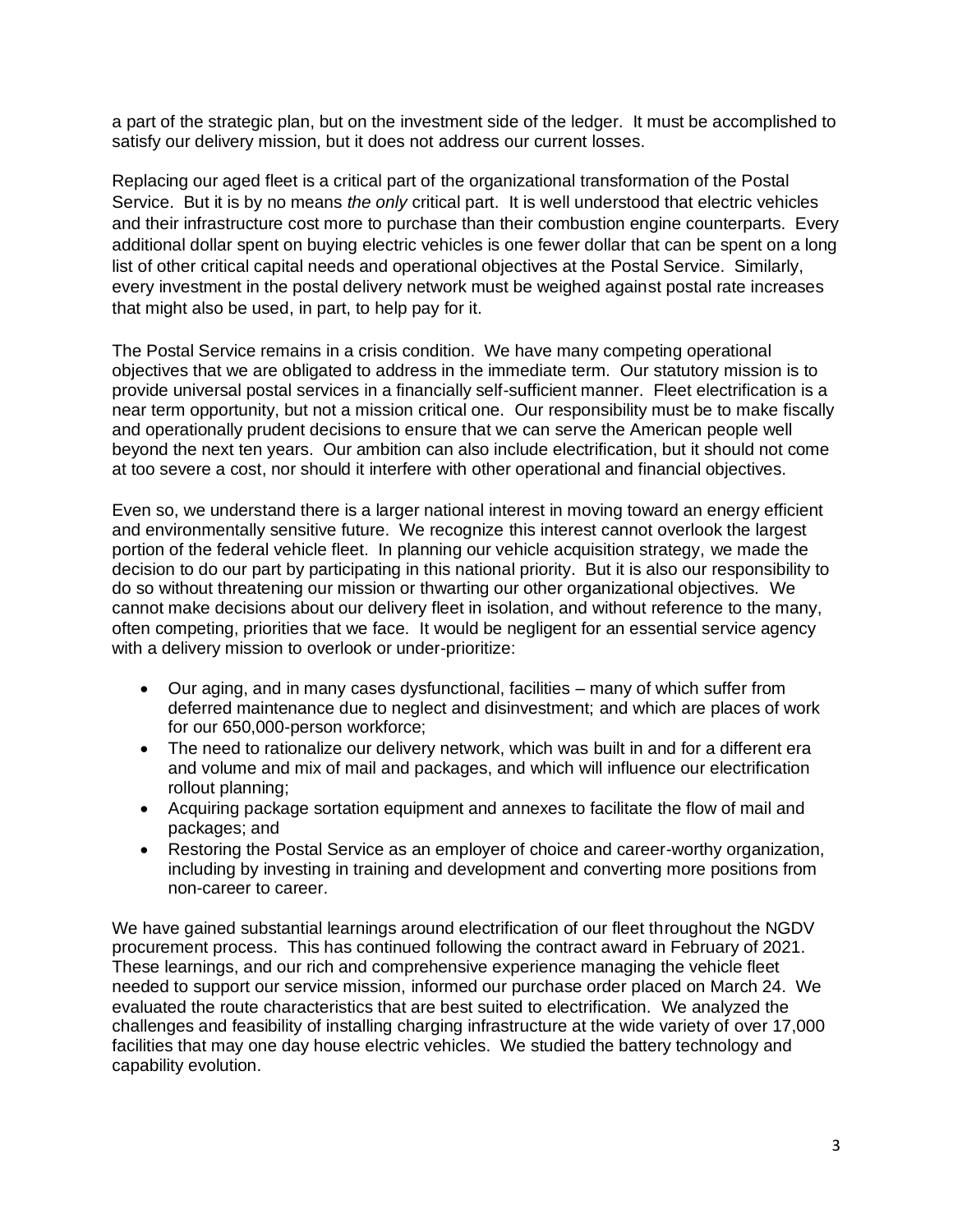Over the same period, we have begun the implementation of the DFA plan. We are focused on the opportunities and tensions that exist when prioritizing between needed network improvements, route rationalization, facility and technology needs, and workforce considerations, to name a few. These considerations inform the tradeoffs required given our constrained financial condition and our sometimes-competing priorities.

Our recent order demonstrates our ambitious commitment to include electric vehicles as a significant part of our delivery fleet. We are compelled to act prudently to continue to meet our commitment to serve the American public, and we remain resolute in making decisions that are grounded in our financial situation and what we can realistically achieve operationally.

### **The Urgent Need for Replacement**

Many of our 190,000 delivery vehicles have been on the road for more than 30 years and lack basic safety features, including air conditioning, air bags, and anti-lock brakes, which are standard in most vehicles today. Those vehicles also do not incorporate the most modern thinking in ergonomic design, which would help contribute to the health and safety of our employees. We have an urgent need to replace these vehicles that are powered by inefficient gasoline engines. There are also daily operational, maintenance, environmental and direct cost impacts associated with supporting our current delivery fleet.

The safety of the men and women of the Postal Service is our number one priority, and they have waited long enough for the NGDV. We owe it to our carriers and the communities we serve to provide safer, more efficient vehicles to fulfill our universal service obligation to deliver to 163 million addresses in all climates and topographies six days per-week. And we must continue to move forward.

The search for replacement vehicles for our delivery fleet, which started in 2015, resulted in the purpose-built, right-hand drive NGDVs that will deliver air conditioning and heating, improved ergonomics, and some of the most advanced vehicle and safety technology – including 360 degree cameras, advanced braking and traction control, a front-and rear-collision avoidance system that includes visual, audio warning, and automatic braking. The vehicles will also have increased cargo capacity to maximize efficiency and better accommodate the changing mail mix across mail and packages.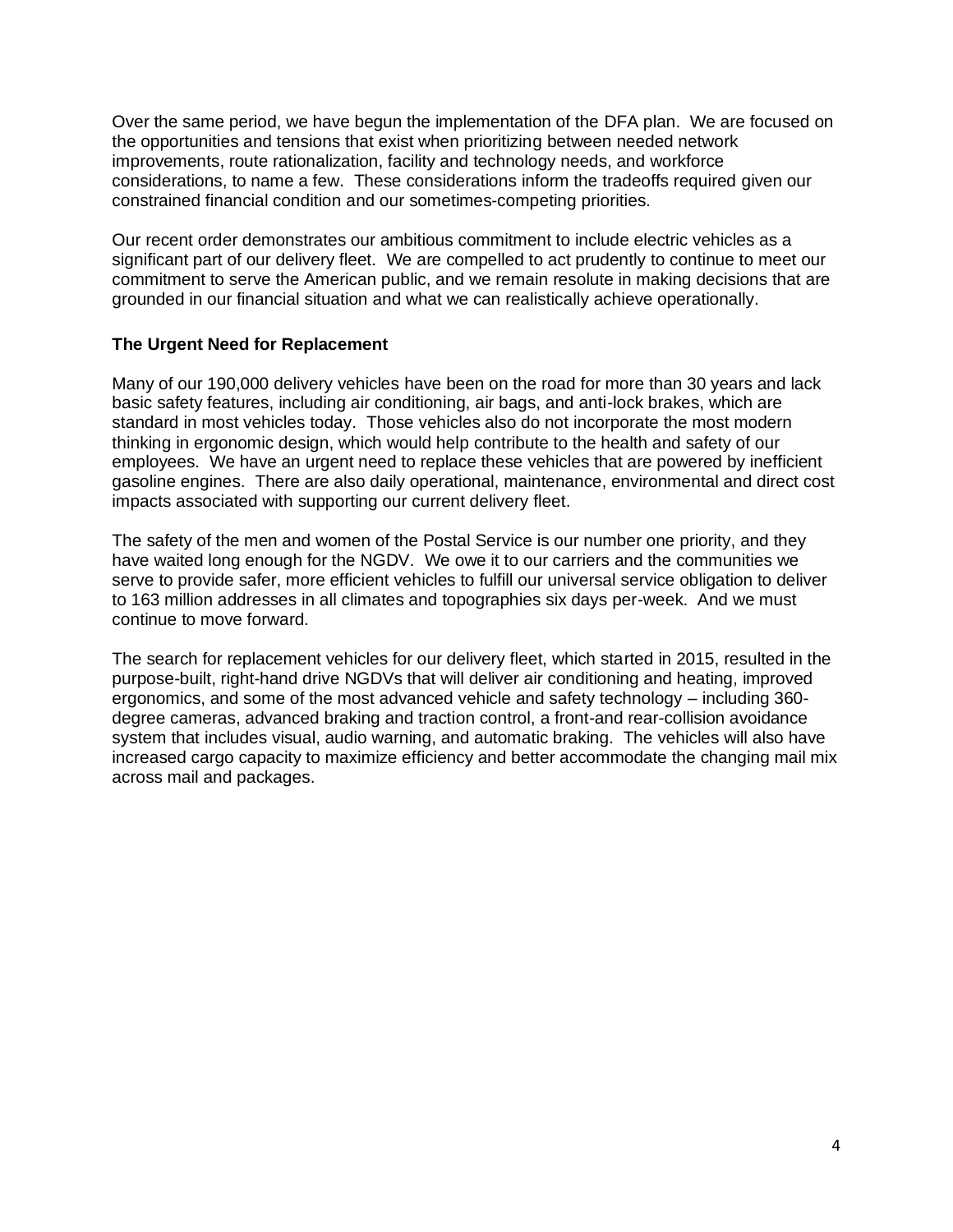NGDV Feature Highlights:



The NGDV serves as the cornerstone for a future-ready delivery fleet that will address varying service requirements, shifting consumer demands, and enable accelerated integration and adoption of emerging technologies over time. It will provide carriers with more fuel-efficient vehicles and advanced safety features, while providing the expanded cargo capacity needed to support today's changing mail mix and package volumes.

This historic investment is part of a broader Postal Service strategy to transform our financial performance and customer service over the next 10 years through significant investments in people, technology, and infrastructure. We have been putting off this kind of capital investment for the better part of a decade given our precarious financial situation, but our DFA plan has made this significant step for the organization possible.

The NGDV program is just one piece in the Postal Service's Mixed Delivery Fleet Strategy, designed to effectively support delivery operations. This approach will enable the delivery fleet to leverage the most appropriate type of vehicle for each route based on the characteristics of that route. For routes that include very little "curbside delivery" to mailboxes located at the curbline, a less expensive Commercial Off the Shelf (COTS) Left Hand Drive vehicle may be a more cost-effective solution to complete delivery activities. Routes with high proportions of curbside deliveries require purpose-built, Right Hand Drive vehicles such as the NGDV to efficiently and ergonomically complete deliveries. This strategy helps moderate overall investment cost, while matching the right vehicle type to the right route.

The NGDV program provides for the introduction of internal combustion engine (ICE) and electric-powered, purpose-built vehicles that deliver significant reductions in emissions and improvements in fuel economy versus the existing delivery vehicle fleet. While the program calls for the fleet mix to be at least 10 percent battery electric vehicle (BEV), the Postal Service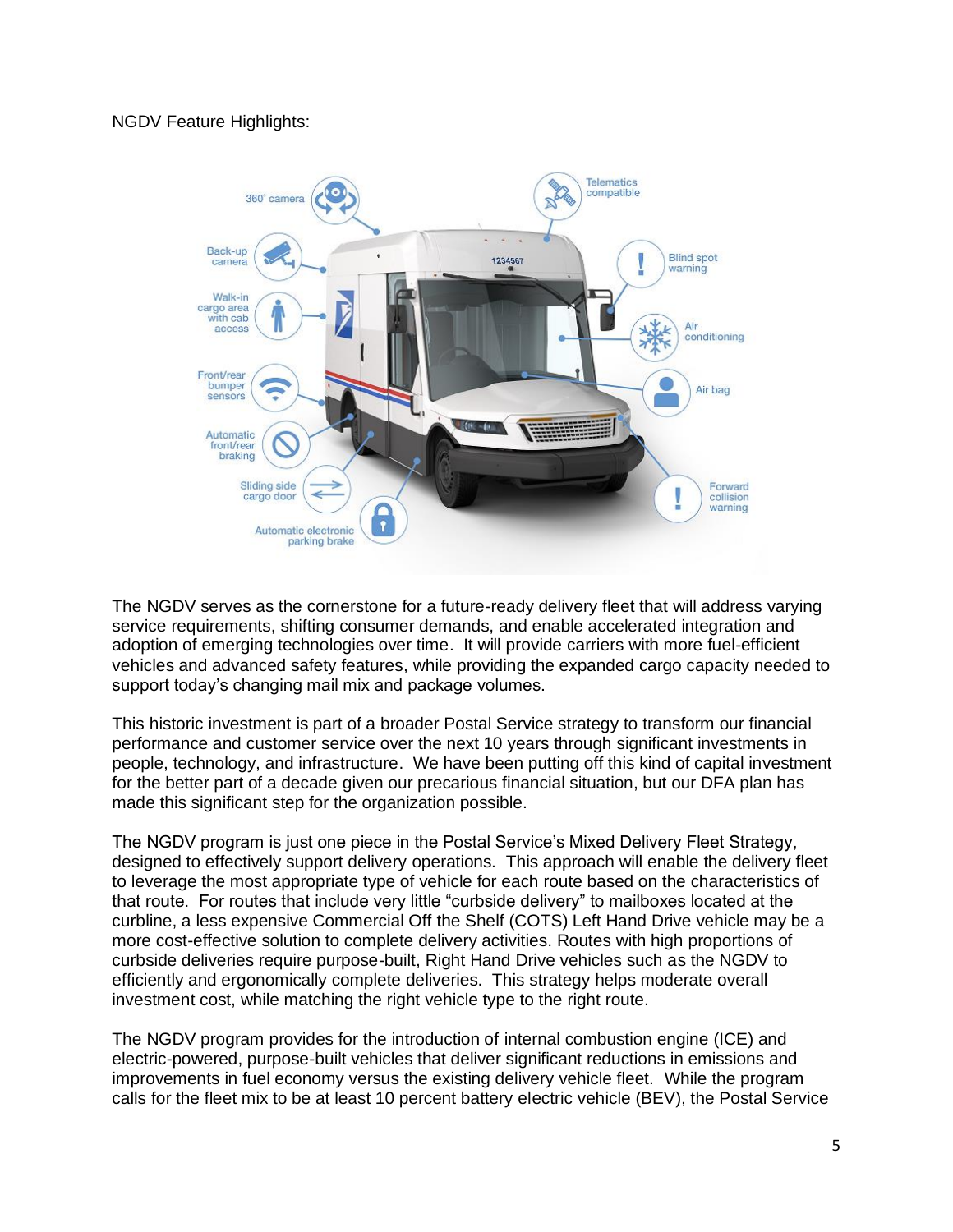recognizes a 100 percent mix of BEVs would deliver even greater emission benefits, and the program is designed with the flexibility to increase this mix.

We will continue to pursue the acquisition of additional BEVs as funding – from improvements in our financial position due to ongoing implementation the DFA plan, or congressional sources – becomes available, and as our operational strategy evolves and the electric vehicle infrastructure improves. But the process needs to keep moving forward, and the goal of electrification is only one of the factors we must manage in the context of our overall mission.

## **Unique Scope and Requirements**

The Postal Service has very specific vehicle requirements to effectively support our unique service mission over the course of time. The required parameters are essential to operational efficiency, ergonomic design, and maintainability over decades of use. We have received criticism related to vehicle cost and deployment. Yet that criticism usually does not reflect an understanding that the NGDV is a purpose-built vehicle designed to meet our unique use requirements. In other words, the vehicle is more expensive than other options because it is purpose-built, to satisfy our right-hand drive, ergonomic, and maintenance requirements for 20+ years. Also, because the NGDV is purpose built, it represents a niche market that does not benefit from economies of scale. Comparisons to COTS vehicles are simply not valid because those are produced in large quantities for standardized use applicability. The NGDV procurement is what is known as a "boutique" procurement. Manufacturers cannot capitalize on their development costs for creating right hand drive (RHD) vehicles because the vehicle is unlikely to have broad use applications. Moreover, the cost differential between our ICE and BEV NGDV is comfortably within the range of price differentials of commercially available vehicles with both an ICE and a BEV drivetrain.

**Myth: Cost** for vehicle is too high

**RHD**: Our first specific vehicle requirement is for RHD in order to efficiently deliver to curbside mailboxes. Approximately 60 percent of all carrier routes with assigned vehicles are defined as "curbside delivery" routes and require a RHD vehicle for effective delivery. Additionally, routes that are characterized as "Park and Loop" or "Dismount" routes typically have some proportion of curbside deliveries, even if they also have some walking segments within the

route. All of these route's benefit from use of RHD vehicles for safe ingress/egress from the vehicle, as well as optimization for the curbside delivery points.

**Ergonomics**: In order to support ergonomic curbside deliveries, the height of the windowsill on the right side of the vehicle must be much lower than in other vehicles so that the height of the sill is near or at the height of the mailbox. If the sill is higher than the mailbox, carriers must lift their arms and wrists above the sill while holding the mail/packages, and then drop their wrists to the level of the mailbox. The space is constrained, and results in difficult positioning and potential carpal tunnel impacts over the course of time. Carriers assigned to curbside delivery routes will go through this motion hundreds of times each day (on average, 500-600 times), 5 or more days per week, for years on end. To prevent repetitive motion injuries that could result from this exposure, the Postal Service specifies a RHD windowsill height that aligns the bottom of the window with the height of the mailbox, with a range of seat positions that place our carriers ranging from 5<sup>th</sup> percentile female to 95<sup>th</sup> percentile male in the optimum location, and enables a comfortable, smooth action for carriers to move mail from the vehicle into the mailbox.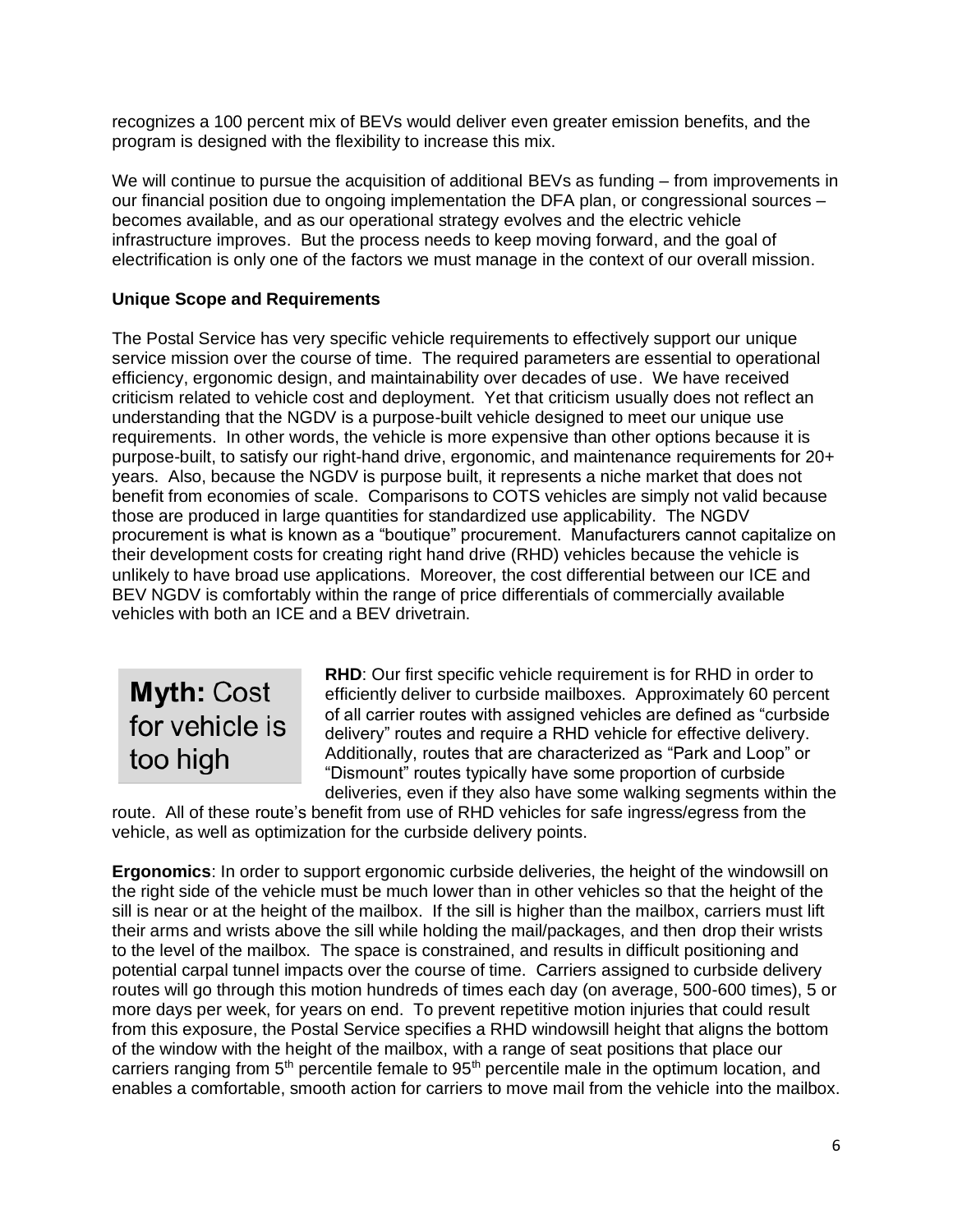**Maintainability**: The Postal Service has decades of experience in working with a variety of vehicles to support curbside mail delivery. In the 1970-80s, the Postal Service used a range of COTS vehicles. The results with COTS vehicles are very predictable: the wear and tear of postal delivery operations on vehicle components is so severe that COTS vehicles typically last 6-7 years, less than half of the expected useful life for this class of vehicle. COTS vehicles are not designed for the constant starts/stops every day, or for window operation to occur repeatedly through the operating day in bad weather, or even for the doors to be opened/closed repeatedly throughout the day. The vehicle frames are often subject to extensive wear and rust. The maintenance costs associated with supporting these operational needs are significant and extend well beyond COTS vehicle warranty coverage. In the late 1980s, the Postal Service broke this cycle, and shifted to a set of requirements that ruggedized key components of the vehicle to support a 20+ year life cycle. The result was the Long-Life Vehicle (LLV) – of which approximately 160,000 are still operating some 34 years later. This "ruggedized" requirement set is not present in COTS vehicles – and with the LLV, it resulted in a 40+ percent premium on the acquisition cost of the vehicle; however, it enabled the Postal Service to reliably operate and maintain these vehicles over the course of decades of hard daily use. Even COTS vehicles acquired within the last 10 years continue to fail at half of the expected life span, resulting in much more frequent vehicle replacements and associated costs.

# **Myth: Electrification** should be  $75 - 100$ percent

Of the over 213,000 routes that require a vehicle to support delivery operations, there are 12,500 routes over 70 miles in length that are not candidates for electrification today without the (cost effective) availability of a denser battery. In addition, the Postal Service included an order for 5,000 All-Wheel Drive ICE vehicles in our NGDV order, in instances where the

routes and climate are not favorable for BEV application. These vehicles will be deployed to areas with the most difficult winter climates and greatest average snowfall to ensure appropriate traction and maneuverability in these climates. Both of these constraints on BEV capacity will likely lessen with technological improvements over time, but these routes need to be eliminated from the consideration set for electrification based upon current and near-term foreseeable technology. The 70 percent electrification target (provided in response to recent inquiries from Congress regarding the impact that potential congressional funding could have) reflects route constraints and expected availability of sufficient BEV alternatives over the coming years. The Postal Service cannot affordably or realistically reach a higher electrification acquisition percentage by the end of the decade even if provided additional funding, absent technological breakthroughs at affordable price points.

# **Myth: Battery is** too expensive and does not assume trends

The Postal Service has engaged in extensive review of battery capabilities and the materials supply market for battery development. The vast majority of automotive BEV batteries produced and available on the market are for 45 kWh batteries used in primarily passenger vehicle applications. These batteries are now produced in quantities of hundreds of thousands to millions. The cost of BEV batteries has certainly been declining over the last several years; however, the rate of decline, as shown by

Bloomberg New Energy Finance (BNEF), is now flattening. Battery costs are currently projected to continue to decline slightly through the end of the decade.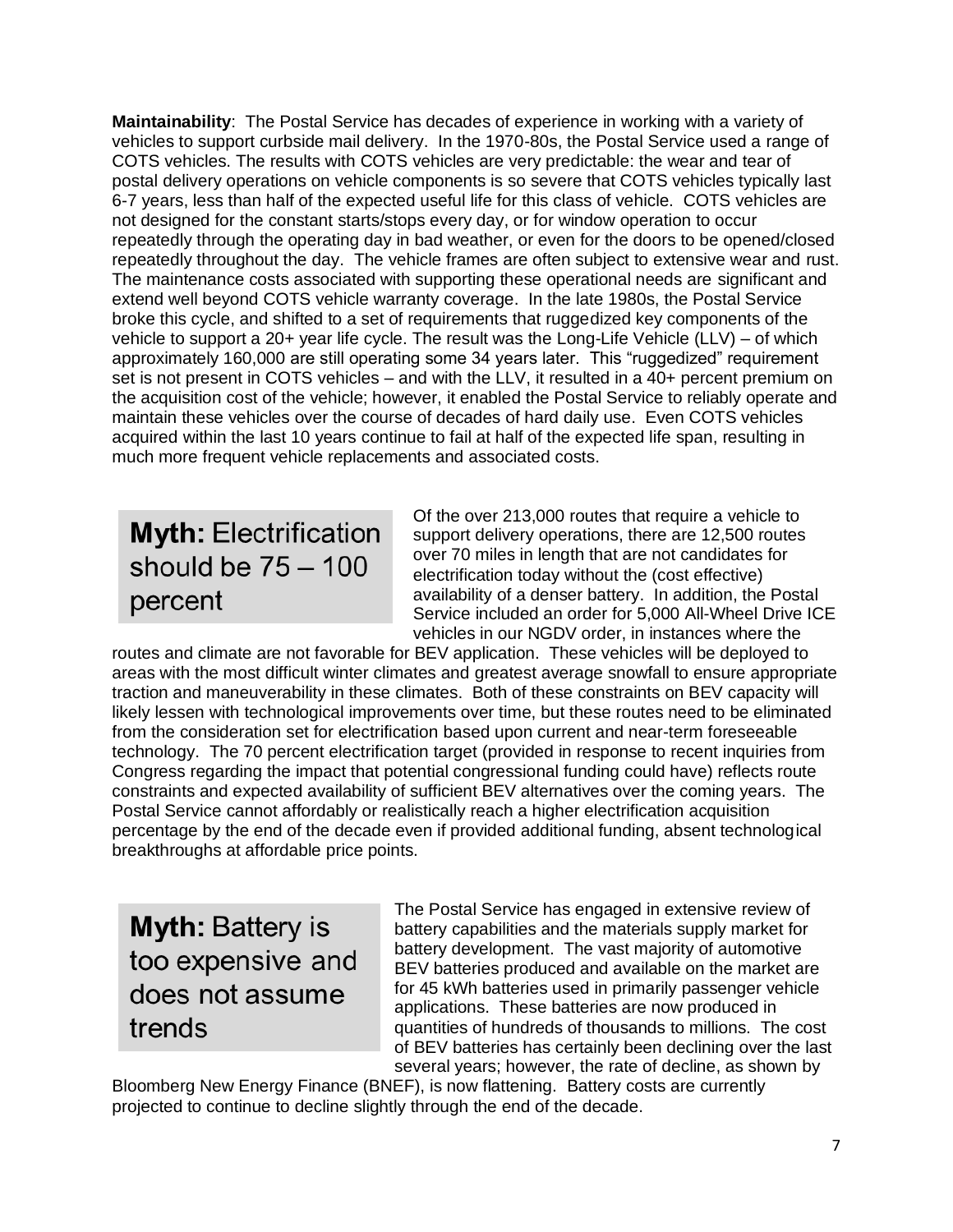The NGDV battery is a 94kWh battery, more than twice the size of the typical commercially produced, smaller batteries. By comparison to consumer applications, the NGDV is a much larger battery, there are fewer producers, fewer applications, and limited economies of scale to produce them in the marketplace. We also expect that the prices for larger batteries will continue to decline over time, but not at the rates that more high-volume consumer application batteries have declined.

There have also been recent impacts on the marketplace. Raw materials are controlled in very specific regions of the world, and the recent imposition of sanctions against Russia have upset global markets for production of nickel, an essential component in many lithium-ion battery chemistries. Dramatic price increases in nickel since March 2022 have raised EV industry concerns about automakers' lack of control over battery supply chains and the potential for more expensive raw material costs to lead to higher battery costs, after steady declines over the last decade.

The Postal Service now has a contract commitment in place, which locks in pricing and access to the required materials for the initial production quantity and gets the NGDV battery order into the production queue for these valuable resources.

# **Myth: Maintenance** comparison between COTS and EVs was flawed

The Postal Service has more than 30 years of usage and maintenance experience for purpose-built, RHD vehicles. We have extensive records over this time, about the types of system failures and maintenance needs across a fleet of 160,000 vehicles that are used on the postal drive cycle every day for years on end. This extensive experience provides us with exceptional insights into the system components that are most likely to be subject to wear and tear, and the likely

expectation that can be used for predictive maintenance purposes. And while the ICE NGDV is a more complex vehicle than the LLV and contains systems that do not exist on the LLV, it provides an exceptional, empirical model for assessing maintenance requirements on the NGDV for the decades ahead. Some systems will be very similar. Data on brake usage, tire wear, air filters, chassis and frame issues, body work – are all examples where our rich 30+ year history with the LLV is expected to very accurately inform expectations for the NGDV.

The Postal Service assembled a team of experts from our fleet management, vehicle engineering and supply management teams, and performed a comprehensive assessment of LLV data. The team organized the data into 22 vehicle subsystems, and assessed component by component, the level of work that would be required to support the same vehicle subsystems on the ICE NGDV. In addition, the team assessed expected requirements for the BEV NGDV. Where the corollary ICE system no longer exists in the BEV version of the vehicle, the associated costs were removed. Where the BEV system has components without Postal history, the team relied on manufacturer and industry research to assess potential impacts. For example, BEVs are much heavier than ICE vehicles, and as such, tire wear is expected to be higher. This factor was incorporated into the analysis. For systems that are common on both versions of the vehicle (Frame, Steering, Suspension, Lights, Body, Instrumentation, Wheels, etc.), the team used the same data.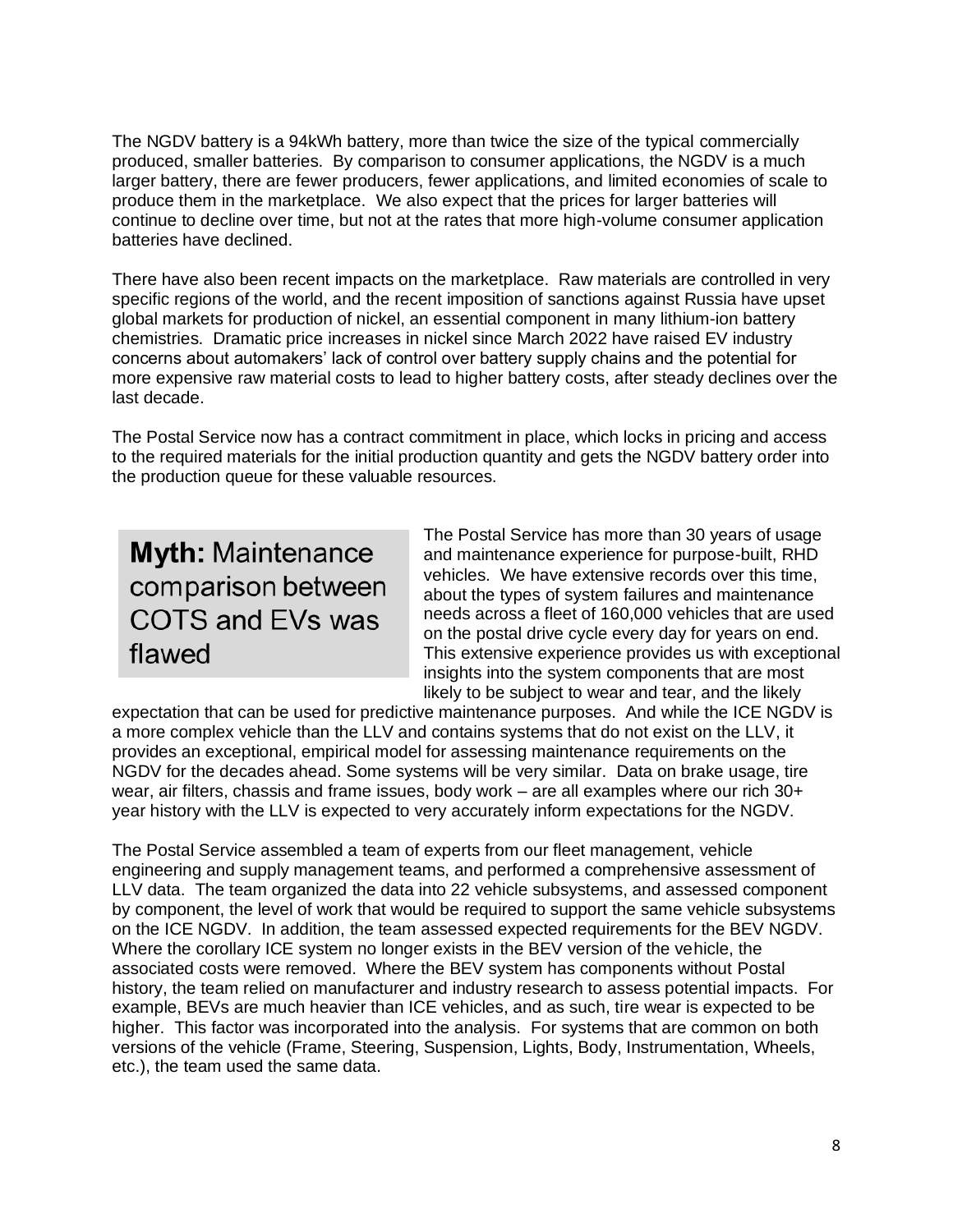The team also leveraged data points from the Department of Energy (DOE) and other government sources in completing these estimates. It is noteworthy that DOE and Argonne National Labs applied UDDS drive cycles in developing their recommendations; the Postal Service used our own drive cycle in developing our analysis. Also of note, the Argonne model assumed no maintenance is required on several BEV systems (such as transmission service, motor controllers, engine oil and coolant, or power electronics). BEVs require *less* maintenance, which is reflected in our analysis. But, certainly, BEVs are not maintenance-free. The Argonne model also does not include a mid-life battery replacement in its maintenance and repair costs. The Postal Service expects 20-year life vehicles, and specified 10-year batteries, so this cost was included in the analysis.

The team's comprehensive analysis is based on decades of data for vehicles that will be used in the exact same environment and drive cycles, and comprehensively evaluates the impact of the shift to the NGDV. We recognize that other observers, analysts and even agencies do not have the benefit of our use case-specific experience and data, so they are not able to reach the same informed conclusions.

**Myth: Savings** could be readily achieved with COTS or other producers

COTS vehicles represent only a small portion of the solution for the Postal Service. As noted above, approximately 60 percent of all routes with vehicles assigned are categorized as curbside delivery routes that require RHD vehicles, and design optimized for ergonomics. The Postal Service actively uses COTS vehicles in the delivery fleet, but as noted above, they are not ruggedized for our drive cycles, and typically fail at half of the expected service life of the asset. The Postal Service actively employs use of the single COTS RHD vehicle available on the market. This vehicle is

not optimized for curbside delivery ergonomics – the windowsill is too high, and the "B-pillar" behind the driver door is far too far forward for the carrier to comfortably deliver mail into the required mailbox. In addition, the side mirror is positioned in such a way that it often will strike or impact with the mailbox or obstruct the carrier's access to the box – necessitating the carrier to pull up farther from the mailbox, sticking further into moving traffic, and for some carriers, the distance to avoid hitting the mirrors is so great that they have to park, dismount and walk to the box to make the delivery. When extrapolated across multiple delivery sites and multiple days of the week, these impacts have far-reaching effects on the efficiency of the curbside delivery process, and worse yet, on potential repetitive-motion injury to the carriers.

LHD COTS vehicles cannot be used to deliver to curbside delivery points and would dramatically increase costs and safety concerns for the delivery operation, as carriers would be on the wrong side of the vehicle to insert mail into the mailbox, and would need to dismount into active traffic, and walk around to the right-hand side of the vehicle to put mail into the mailbox. This is impractical and costly and introduces vast inefficiencies and safety risks into the process. These COTS vehicles are also wearing out and require replacement at the 6–7 year mark of their expected 13+ year service life, and thus must be replaced twice as often. The Postal Service actively uses COTS LHD vehicles on routes with very few curbside delivery points. These types of routes do not subject the vehicle to the same abusive stop-and-start USPS drive cycle as those on curbside delivery routes – and yet they still fail at half the expected service life. COTS LHD vehicles have a place in our fleet strategy, but do *not* provide a solution that can be extended to the majority of mounted routes. The Postal Service monitors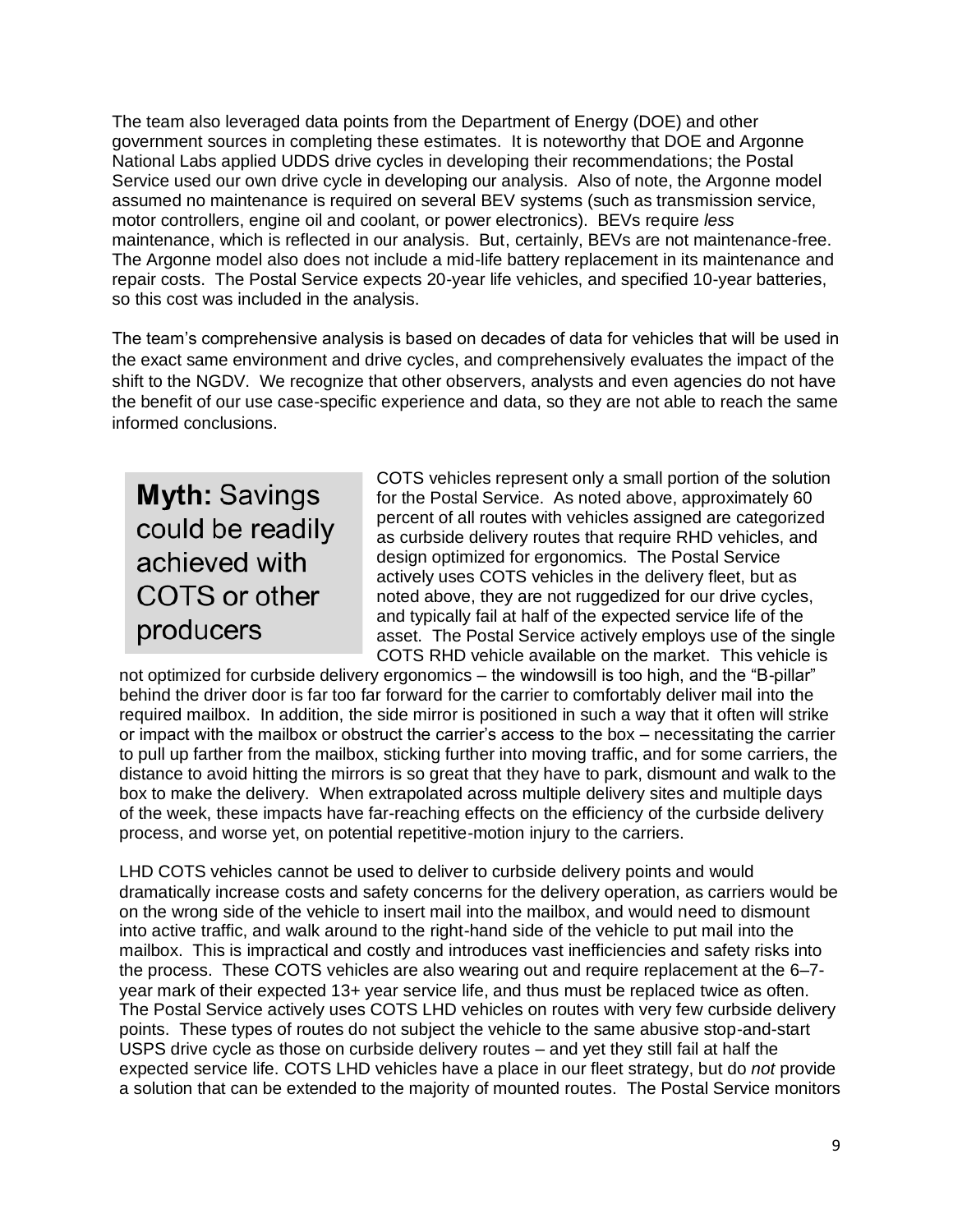developments in the COTS light duty vehicle market and participates in active and ongoing evaluation of COTS alternatives, including potential COTS electric vehicles.

# Myth: Our estimates for charging infrastructure are too high

The Postal Service has not yet released a solicitation for Electric Vehicle Supply Equipment (EVSE – or charging station equipment). Those who participate in the solicitation process will be able to submit proposals for evaluation, which could potentially include partnered offerings. All proposals submitted will be evaluated through

the solicitation process and assessed for technical effectiveness as well as price. Those determinations will be made in the coming months.

17,768 delivery units have delivery vehicles departing daily in a mix of 39 percent urban locations, 14.5 percent suburban locations, and 46.5 percent rural locations. This incredibly diverse range of carrier facilities and locations may host new and potentially electric vehicles.

Installing infrastructure in a multitude of Postal facilities is challenging, but essential. Even the initial purchase order of 10,019 electric vehicles will strain resources to install infrastructure. The U.S. General Services Administration (GSA) notes that installation costs for EV charging stations for winter/spring 2022 are at least 50-60 percent of the total project. GSA estimates that if an EV charging station costs \$7,000, the installation costs will be between \$7,000 and \$8,400, which is consistent with the Postal Service's estimates. Typical modifications required to install infrastructure will include electrical power panel or transformer upgrades, site surveys and permitting, installation of wiring from power panel to charging stations, and installation of charging station hardware, and may include electrical power panel or transformer upgrades.

## **The Work to Get Here**

### Contract Award

The NGDV procurement program formally began in January 2015. After several years of industry outreach, study, evaluation, and prototyping, the Postal Service conducted a robust competitive production competition and awarded Oshkosh Defense an infinite delivery/infinite quantity (IDIQ) contract to manufacture our NGDV in February 2021. The IDIQ contract provides the Postal Service the ongoing ability to purchase between 50,000 and 165,000 NGDVs over the 10-year contract period. The vehicles will be equipped with either fuel-efficient ICE or BEV powertrains.

ICE and BEV drivetrains can be purchased in any proportion by placing delivery orders throughout the contract life; however, our comprehensive Total Cost of Ownership (TCO) model to assess offerors and determine the appropriate mix of vehicles points to a substantially ICE fleet, due largely to higher acquisition and infrastructure costs for BEVs.

### Total Cost of Ownership Analysis

In order to be prepared to evaluate delivery vehicle fleet alternatives and the appropriate mix of vehicles, the Postal Service developed a comprehensive TCO model to help us assess delivery fleet opportunities. The Optimal Fleet Mix model allows us to consider individual route characteristics for more than 200,000 carrier routes across the nation and assess the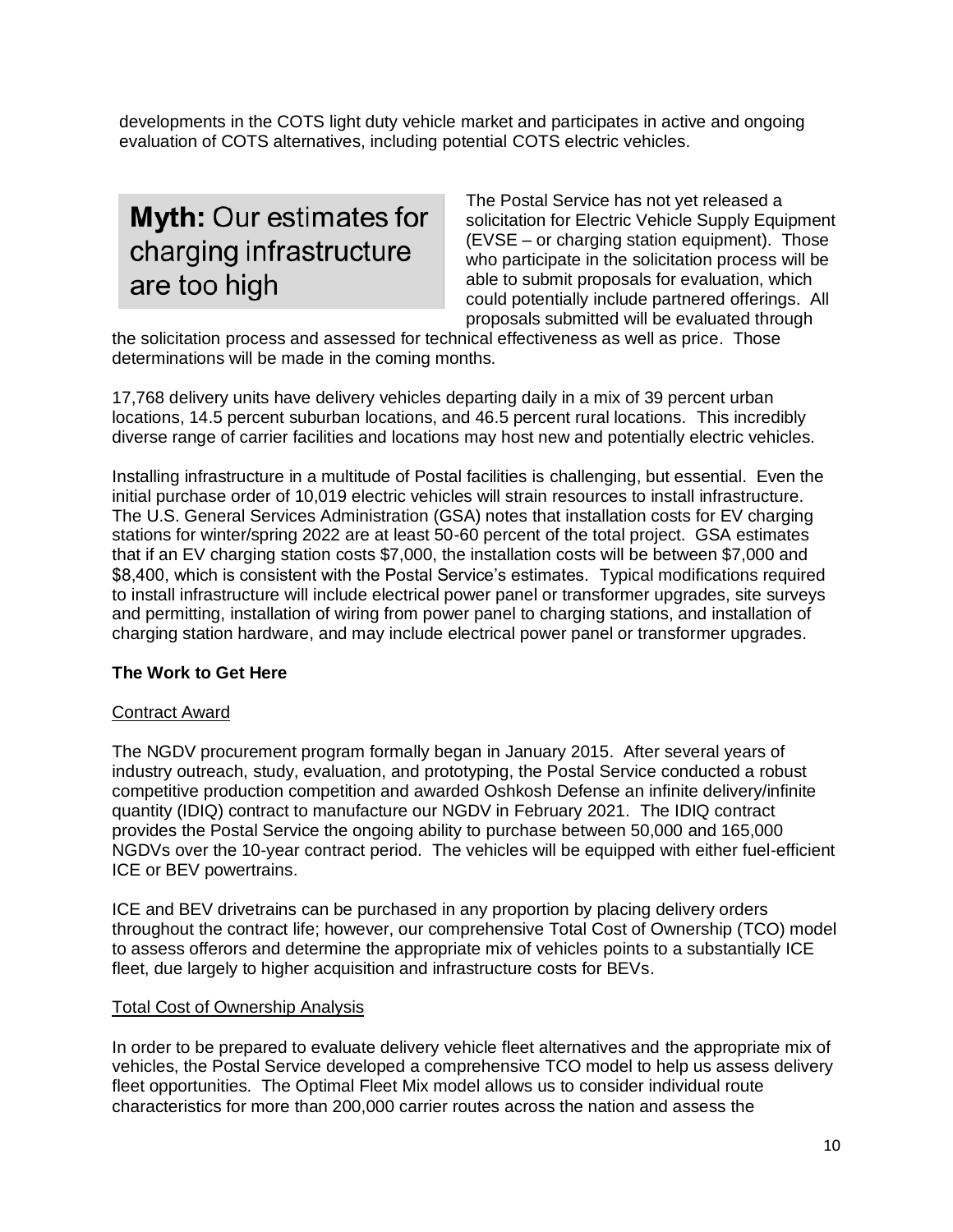appropriate vehicle to assign to a given route. For example, COTS vehicles are cheaper to acquire, but make sense to assign on routes with high proportions of "centralized delivery" (neighborhood box units with several delivery points concentrated together), and few curbside delivery points. NGDVs are typically assigned to routes with higher proportions of curbside delivery points since they are designed to efficiently and ergonomically support this type of delivery.

The model considers a very broad range of factors, including route composition; acquisition costs; fuel and electricity rates and 20-year expected pricing trends; monthly average temperature ranges across the country; annual snowfall; maintenance expectations; infrastructure costs; and vehicle type and drive train. These variables are assessed for each of the 200,000+ routes to align the optimal vehicle to the route. It also enables the Postal Service to see how the recommended mix of vehicles may change as a result of assessing individual variables, or for any given acquisition year.

Today it is simply more expensive to acquire a BEV than an ICE for similar vehicle models. Both consumer passenger vehicles and commercial light-duty vehicles available on the market exhibit anywhere from a 30 percent to a near 50 percent premium for BEVs versus comparable ICE. In addition to the vehicle acquisition cost differential, BEVs require funding for the charging system infrastructure as well.

Given projected changes in the market, we expect to see both acquisition costs and battery costs decline before the end of the decade, but BEV options may not reach acquisition price parity with ICE vehicles for many years. Differentials between gasoline and electricity prices are also expected to widen further by the end of the decade. Both of these factors favor BEVs and will make BEVs a clear and compelling choice by later this decade. But the Postal Service has an urgent and immediate need to replace our 30+ year old LLVs with vehicles that are more fuel efficient, produce fewer emissions, and provide our employees and the communities they service with advanced safety features that are now the norm. The Postal Service needed to act now – while BEVs are clearly more expensive. Our TCO analysis shows that for an acquisition made in 2022, BEVs continue to remain more expensive than ICE throughout their 20-year expected life. The OIG's recently published white paper shows the same results from their independently developed and executed TCO model.

BEVs are typically justified based on fuel and maintenance savings relative to ICE vehicles, so the Postal Service focused deeply on the analysis in these areas.

#### *Fuel Costs:*

The fuel cost assumptions in our TCO model were informed by the prices for both gasoline (in \$/gallon) and electricity (in \$/kWh) in 2020 real dollars. The model assumed 2022 national average fuel costs of \$3.09/gallon and \$0.109kWh and created future fuel prices based on data published by the US Energy Information Administration (EIA). This data was updated in 2021 by EIA and the Postal Service included these updates in subsequent analyses.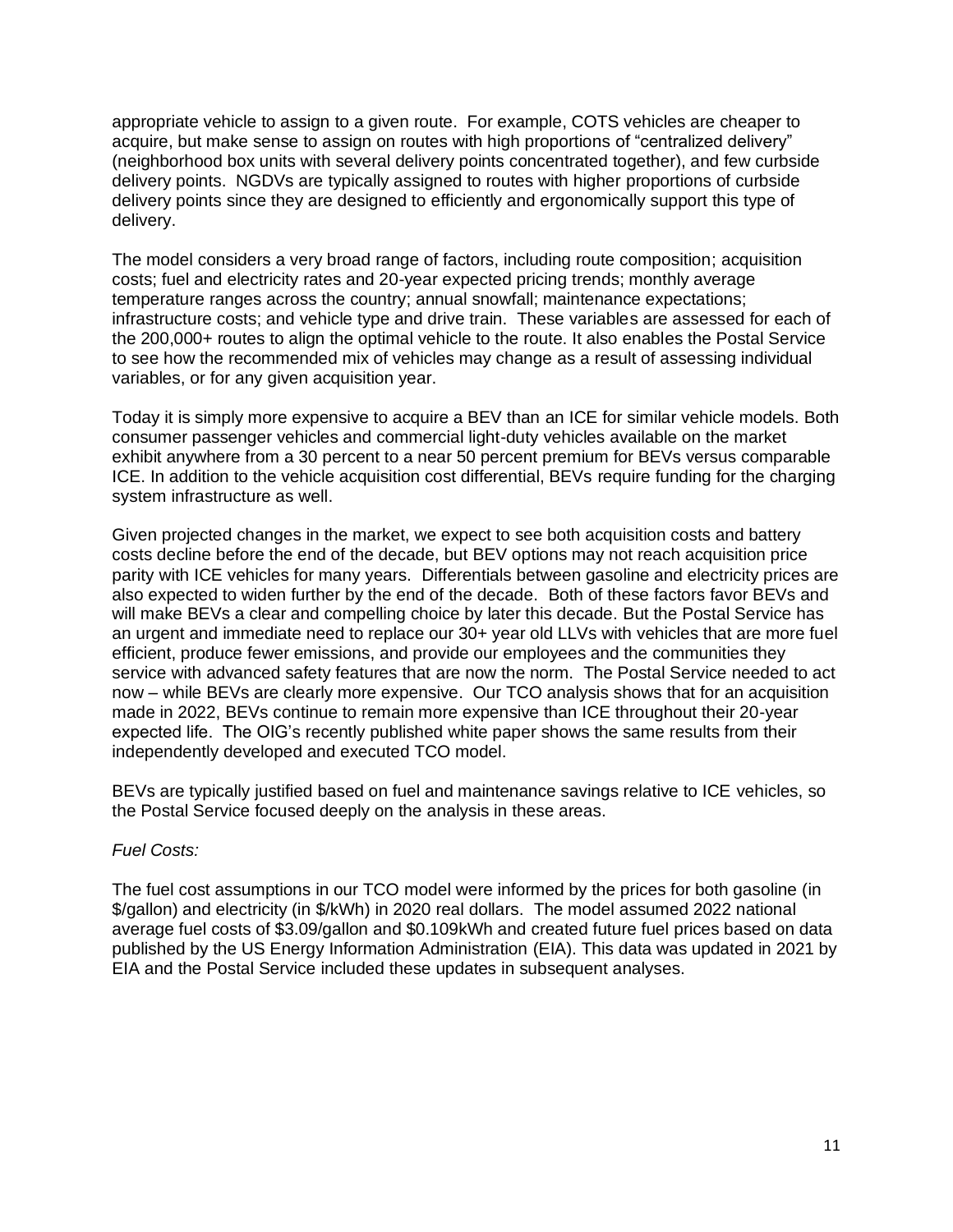

**Forecasted 20-Year Real Fuel Price Indices**

As depicted in this chart, the USPS projects fuel cost savings for BEV vs ICE to equate to an annual average difference of \$827 (per vehicle).



#### **Forecasted 20-Year NGDV Fuel Cost Comparison**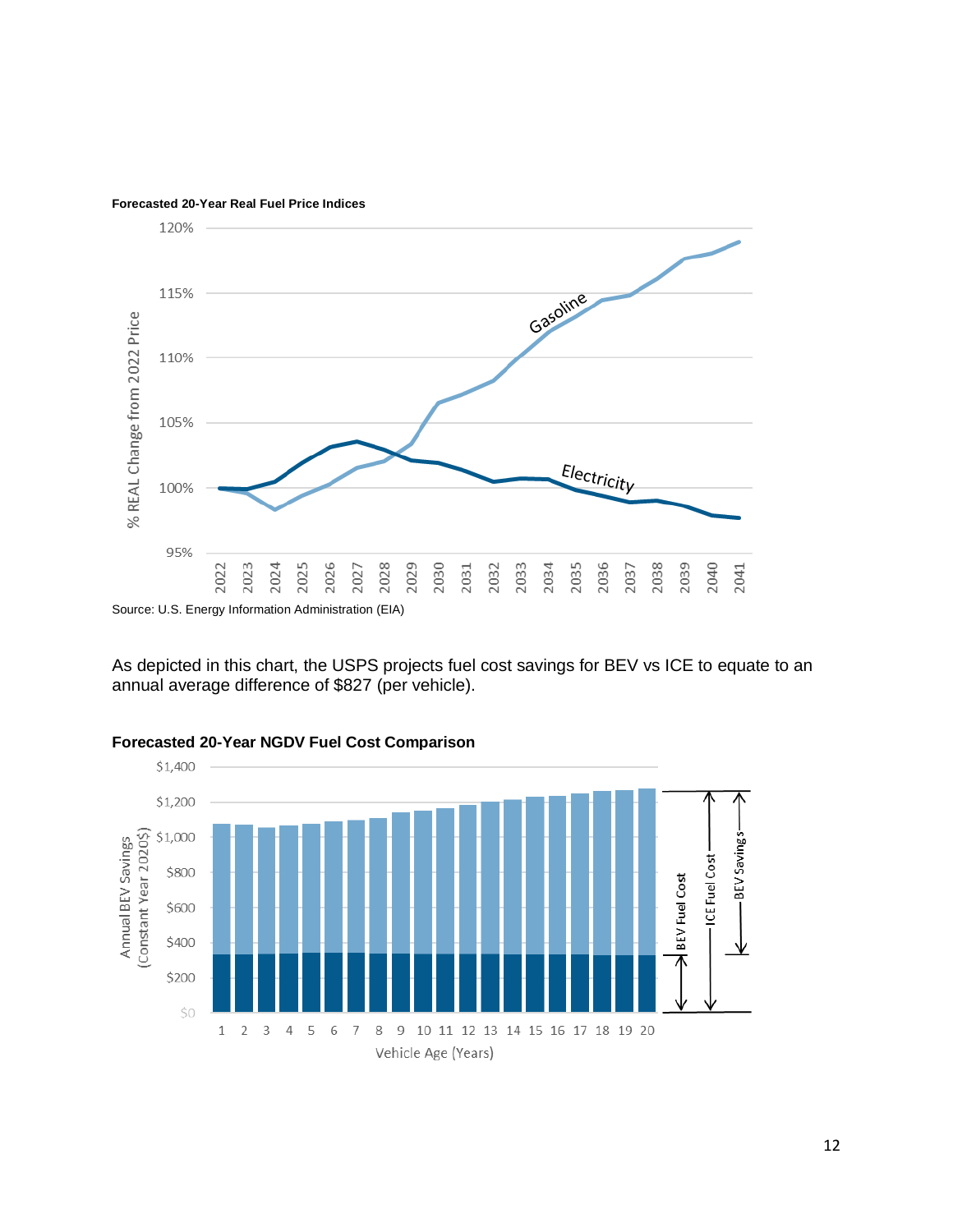In early program planning, the Postal Service openly communicated our intent to acquire at least 5,000 BEV NGDVs within our vehicle delivery order in recognition of the coming shift in the marketplace. We have also continued to run sensitivity analyses to assess the impact of changes in key variables, such as fuel price. These analyses began to show small numbers of BEV vehicles in the vehicle mix recommendation, but well below the 10 percent level planned in the delivery order. The team ran scenarios with baseline gasoline prices at incrementally higher price levels up to \$4/gallon. On March 16, 2022, the EIA published updated information in its *Short-Term Energy Outlook*, showing retail gasoline prices through the next couple of years. They project that gas prices will be at \$3.79/gallon by the end of 2022, and at \$3.33/gallon in 2023. The current escalation in gas prices certainly begins to favor a shift in the vehicle mix toward BEVs; however, these prices are expected to recede, and these lower values are well within the bounds of the TCO analysis. By completing the sensitivity analysis on gasoline prices and trends and given the changes in our financial situation as a result of Congress's enactment of the Postal Service Reform Act of 2022 and operational improvements being realized through our DFA plan, the Postal Service was able to adapt our capital plan and more than double the number of BEVs included in the NGDV delivery order to 10,019. This change is an acknowledgement of the shifting market conditions and is an excellent example of the utility of the TCO model in assessing changing conditions and adjusting accordingly.

#### *Maintenance Costs:*

To develop an assessment of maintenance costs, the Postal Service engaged a team of fleet maintenance and engineering experts to use our 30-year history on LLV maintenance on 160,000 vehicles, using the routes and drive cycle to which NGDVs will be subjected for the coming decades. The team used rich historical data to assess the impact on maintenance of shifting to NGDV, which includes a host of new technologies that will also require maintenance. The team prepared a system-by-system analysis of 22 vehicle systems present in the NGDV to assess expected impact to vehicle maintenance and determined projected impact for both ICE and BEV NGDVs. In some cases, the systems differ between BEV and ICE. For example, an ICE vehicle requires an alternator. There is no alternator on a BEV, but instead the BEV requires a DC-DC converter and an onboard charging unit. The team evaluated each system and component and prepared a comprehensive assessment, noting where systems were eliminated, and where new systems were introduced to account for required maintenance activity and related costs.

It is important to note that NGDVs have significantly more complexity and many systems that do not exist in today's LLV fleet. LLV's have no: airbags, anti-lock braking system, traction or stability control, electric parking brakes, collision warning systems or sensors, cameras or display screens, blind spot detectors, proximity warning systems, auto high-beam headlights, electronic locks or pushbutton start. All of these systems will require new support mechanisms – both for parts and labor – perhaps not significantly in the first years of operation, but certainly over the course of decades of use. Our maintenance history data is incredibly useful in identifying the types of issues that are expected to occur over time, and this thorough analytical approach is based on decades of experience, and supplier information for those new components.

Fundamentally, after this comprehensive analysis was completed, there are a few key takeaways that encapsulate our maintenance expectations:

1) We expect NGDV BEVs to require 8 percent less maintenance support than ICE NGDVs, or a "92 percent maintenance ratio" – in other words, we expect to spend \$0.92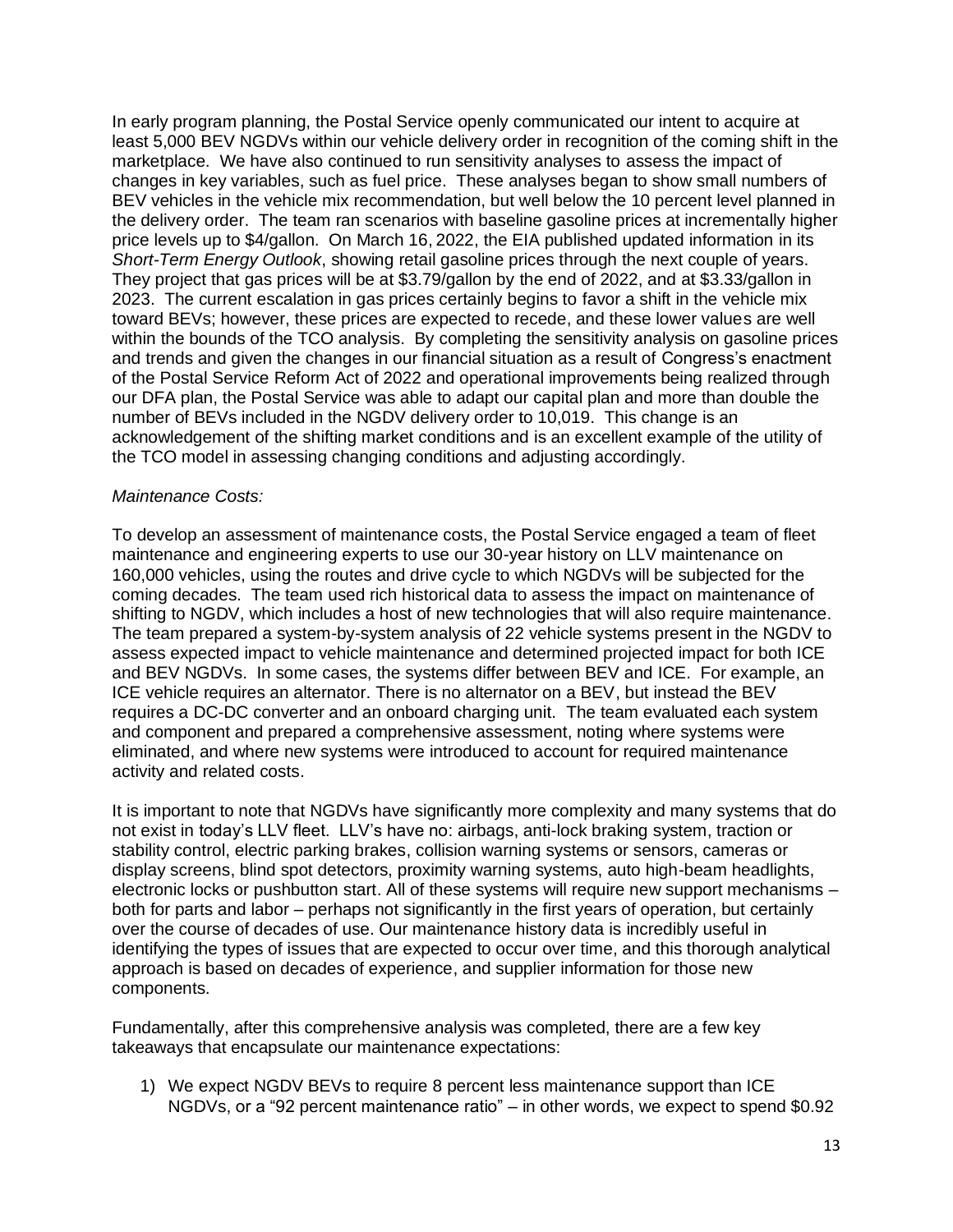on BEV maintenance for every dollar spent on ICE maintenance. The Department of Energy (DOE) completed a study that considered BEV maintenance should be at \$0.60 for every dollar spent on ICE maintenance, or a 60 percent maintenance ratio. The Postal Service's ratio is higher than DOE's for several reasons, but notably:

- a. DOE does not include the replacement cost for the BEV traction battery in its estimates. NGDV batteries have a service life of 10 years, so the Postal Service projections include the replacement cost of the battery approximately halfway through the vehicle's expected service life. The traction battery is the single greatest contributor to the cost differential between ICE and BEV and makes a significant difference in the considered maintenance costs and ratio.
- b. DOE does not include maintenance costs for several of the key BEV systems, including the motor controllers, battery charger, power electronics, transmission service, 12 VDC converter, battery charger or charger connectors. These items are NOT maintenance-free, and the Postal Service expects they will need to be repaired or replaced during the life of the vehicle – especially a 20-year vehicle.

The Postal Service's analysis is based on our rich historical data – not projections or vendor cut sheets, but on actual vehicle usage over decades of use. We know the types of vehicle issues that occur for delivery fleet vehicles applied to our drive cycle over decades of use and have applied this experience to the analysis.



### **Forecasted 20-Year NGDV Maintenance**

### TCO Summary:

As shown here, both the fuel cost comparison and the maintenance comparison show that costs are lower for supporting and operating BEVs when compared to ICE. However, these relative benefits are not enough to overcome the higher BEV acquisition costs and the infrastructure costs over the 20-year life of the vehicle.

The TCO model is deeply rooted in decades of operational and maintenance experience with purpose-built vehicles optimized for mail delivery and used on the aggressive USPS drive cycle for years. The analysis is informed by rigorous study and evaluation by experts in this field, and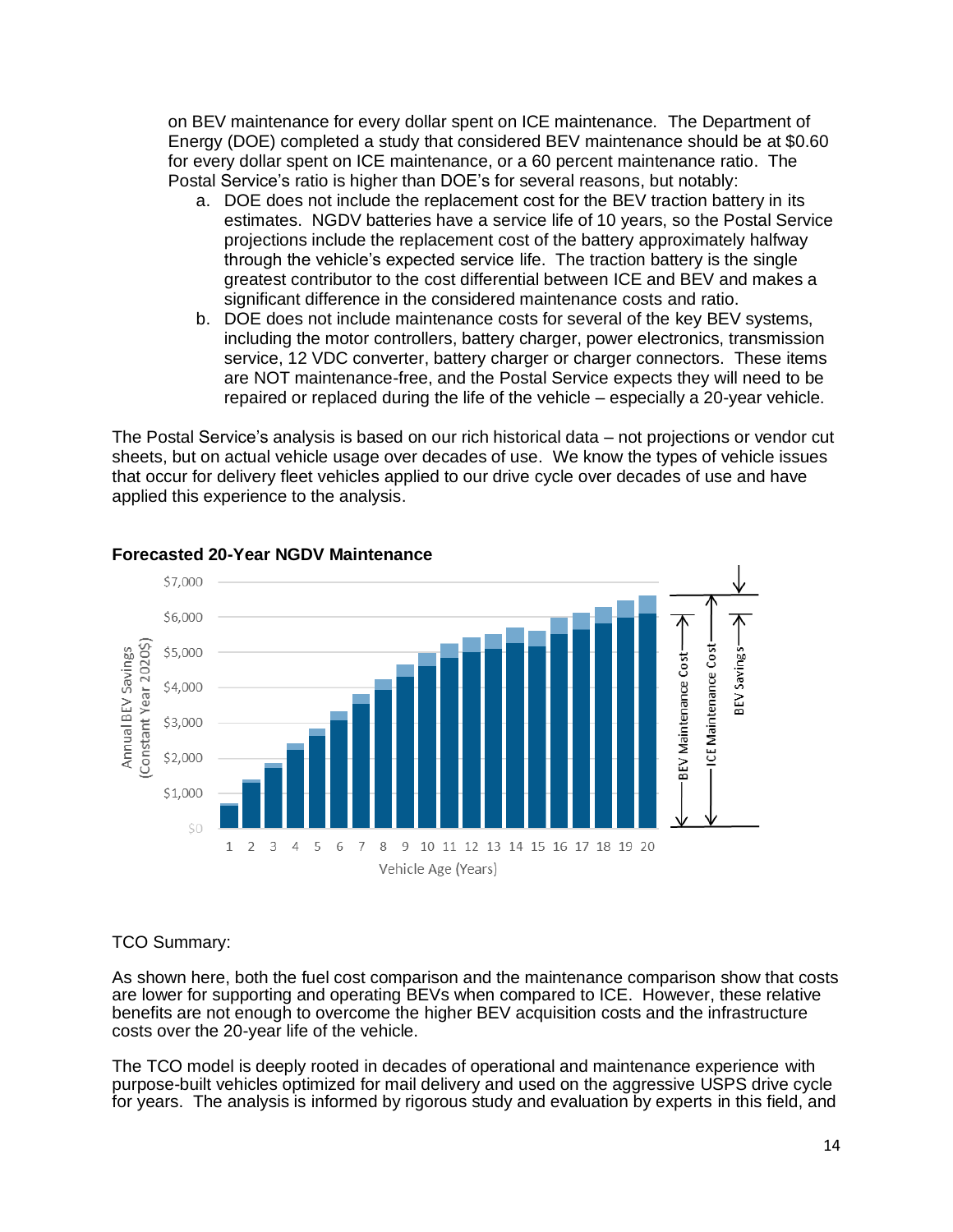the model is built around expertise and data sets developed by governmental experts in these areas. The Postal Service's model has already been effectively used to conduct ongoing sensitivity analyses and was leveraged to help assess and change our investment and fleet decisions to reflect changing market conditions.

National Environmental Policy Act (NEPA) Requirements Were Carefully Followed

**MYTH: The NEPA process** conducted by the Postal Service is incomplete, nonresponsive and based on flawed analysis

NEPA requires federal agencies, including the Postal Service, to assess environmental impacts of major actions and consider reasonable alternatives. In early 2021, we initiated the Environmental Impact Statement (EIS) process for our Proposed Action, the purchase over ten years of 50,000 to 165,000 purpose-built RHD NGDV vehicles, at least 10 percent of which would be BEV.

We published a Notice of Intent on March 4, 2021, opening a 45-day public comment period. During this "scoping period," we consulted with the U.S. Environmental Protection Agency (EPA) and the Council on Environmental Quality (CEQ) regarding our plans for the EIS. As part of this consultation, in April and May of 2021, we solicited EPA's comments on our outline for the Draft EIS and the three reasonable alternatives to the Proposed Action under consideration – (1) 100 percent RHD BEV NGDV, (2) 100 percent RHD internal combustion engine (ICE) Commercial Off-the-Shelf (COTS) vehicles, and (3) the statutorily-required "No Action" Alternative. EPA recommended that we consider an additional alternative using hybrid-fuel or all-electric vehicles. In response, we added a fourth alternative, a LHD COTS BEV based on the Ford E-Transit, even though neither the Ford E-Transit nor any other COTS BEV was yet to market. On June 10, 2021, EPA informed us that it appreciated our incorporation of its comments and recommendations as well as the expanded analysis including an all-electric fleet.

Additionally, we publicly reported in February 2021 that we had allocated up to \$482 million, of which only a small portion has been spent, for non-recurring engineering and production tooling costs as part of prudent agency planning in the event that our Proposed Action would be the ultimate result of our NEPA review. As this spending neither had an adverse impact on the environment nor limited our choice of reasonable alternatives, it was fully compliant with NEPA. Moreover, neither EPA nor CEQ provided any comment during our months-long consultation process claiming that the design and tooling work posed a problem under NEPA.

We published the Draft EIS on September 3, 2021, which initiated a second 45-day public comment period. We then published the Final EIS on January 7, 2022, initiating a mandatory 30-day wait period. In the Final EIS, we selected the Proposed Action of 50,000 to 165,000 RHD NGDV, with at least 10 percent being BEV and the remainder ICE, as our Preferred Alternative. After EPA requested additional time to review the Final EIS, we agreed to not issue a Record of Decision prior to February 14, 2022.

The 340-page EIS reflects a thorough study of factors including air quality, transportation, noise, socioeconomics, community services, utilities and infrastructure, energy and waste for all four alternatives. As detailed in the EIS, the two NGDV alternatives both resulted in beneficial impacts on air pollutant and greenhouse gas (GHG) emissions, transportation safety, traffic noise, community emergency services, and fuel (gasoline) consumption, versus the baseline, No Action alternative. Under the Preferred Alternative, our total emissions would decline by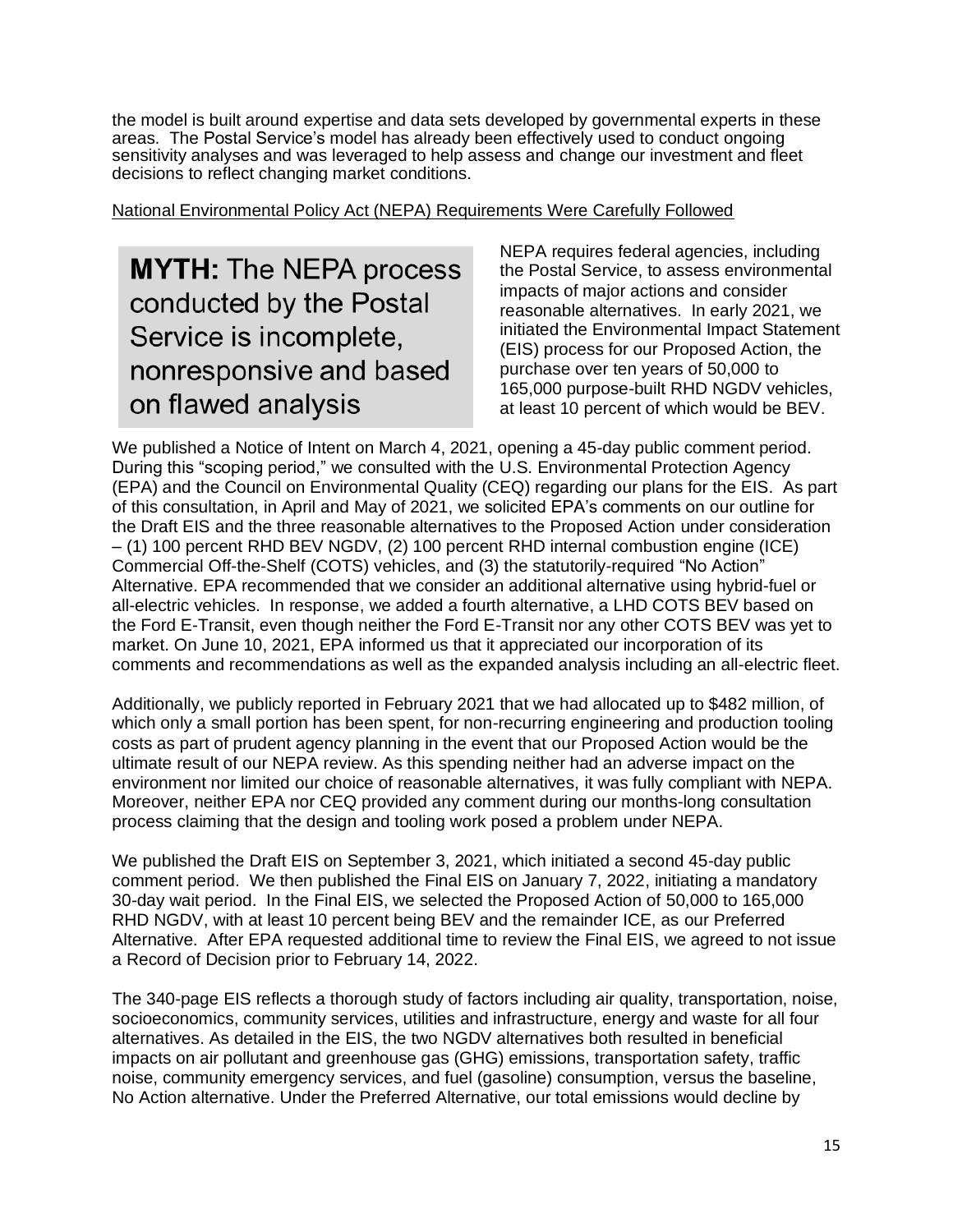nearly 6 million metric tons over 20 years, including a decrease in greenhouse gas emissions of 290,306 metric tons.

While the EIS expressly recognized that the 100-percent BEV NGDV alternative would result in about 200 percent fewer direct and indirect greenhouse gas emissions than the Preferred Alternative, we determined that due to the TCO differential, committing to over 10-percent BEV NGDV was not achievable absent additional funding or a change in financial condition. However, we also designed the Preferred Alternative with enough flexibility to permit us to increase the percentage of BEV NGDV if financial circumstances changed.

The NEPA process attracted more than 39,000 public comments from an array of stakeholders, and we responded to all of the public comments in the Draft and Final EISs. In addition, we carefully considered EPA's comments and requests for a public hearing submitted after the publication of the Final EIS. After thorough review and study, we determined that the EPA's requests for a supplemental EIS and public hearing would not add value to our already yearlong review and were not legally required. Concluding that there was no legal or other basis to delay this critical program – a fiscally and environmentally responsible plan to modernize the federal government's largest and oldest vehicle fleet – we published our Record of Decision (ROD) on February 23, 2022, concluding the NEPA process. This ROD also included a pointby-point response to EPA's comments on the Final EIS.

We are proud of the thousands of hours that have been devoted to the NGDV EIS. It is a thorough, professional record of our efforts to take a hard look at the NGDV's environmental impacts, consider reasonable alternatives and mitigation, and consult the public and agencies such as CEQ and EPA. This is what NEPA requires. It does not mandate particular results or substantive outcomes -- NEPA does not require that we select the option with the least environmental impact.

### Congressional Engagement

Over the past year, we have made our experts available to policymakers in Congress and the Administration, as policymakers pursued efforts to secure funding to achieve a majority electric Postal delivery vehicle fleet over the next 10 years. Advocates in the Senate, House and Biden Administration have each expressed support at some level for funding electrification of the Postal fleet; but the rate of electrification was sooner and at a higher quantity than our resources and planning contemplated. During the course of these discussions, we have explained the unique Postal use case, vehicle characteristics, route characteristics, financial tensions, and facility and infrastructure considerations. We have provided analysis of the costs of higher fleet electrification percentages (the added differential cost of BEV over ICE vehicles) and charging infrastructure cost. We have pointed out that the NGDV order enables the flexibility needed to increase the level of electrification if funding is provided by Congress or financial conditions improve based upon our own efforts as a result of the implementation of the DRA, even after the order was placed.

It is important to underscore that these discussions with Congress differ in a meaningful way from Administration and Congressional ambition for the non-Postal federal fleet. The non-Postal federal fleet would require appropriations for every dollar of electric vehicle cost since all other agencies are on-budget appropriated agencies. In contrast, the Postal delivery fleet electrification funding being considered by Congress is only for the differential in cost for electrifying vehicles. Most of the vehicle cost would still be borne by the Postal Service, based on the assumption we would buy a vehicle anyway, even if not electric.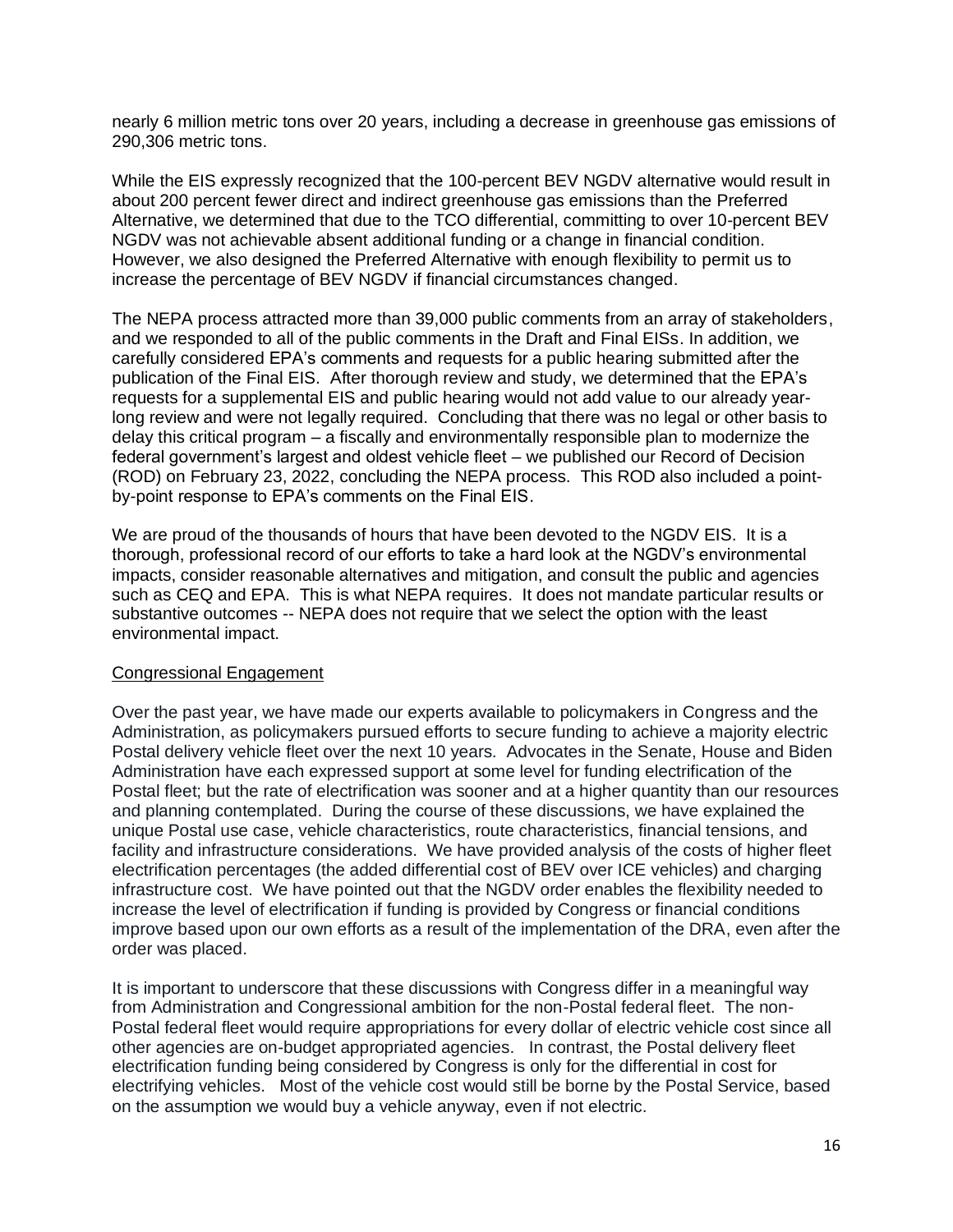Congress has also contemplated some additional funding for supplementary charging infrastructure. We have also engaged in discussions of whether the Postal Service should play a role in public charging infrastructure. That discussion has led to an appreciation that while the Postal Service could potentially play a discrete and limited role, that role is not yet clearly defined and there must be a better understanding of the government-wide strategy before the efficacy of any role for the Postal Service can be evaluated and determined.

#### **Recent Order is Significant and Responsible**

On March 24, 2022, the Postal Service announced its initial NGDV order with Oshkosh Defense for 50,000 vehicles – a minimum of which will be for 10,019 BEVs. In doing so, we are making good on our pledge to accelerate our electric vehicle strategy by increasing the quantity of BEVs as our financial condition improves and as we refine our network and vehicle operating strategy. The 10,019 specific delivery routes identified present the best initial application for electric vehicles based on route characteristics and infrastructure opportunities.

Since the NGDV contract was first announced, and consistent with our stated commitment, we have continuously evaluated and adjusted our vehicle purchase strategy based on our future network initiatives, ongoing review of BEV application to our operational strategy, and our financial outlook as we undertake our ongoing implementation of the DFA plan. Based upon this work and our improving outlook, we have determined that increasing our initial electric vehicle purchase from 5,000 to 10,019 makes good sense from an operational and financial perspective.

It is essential to point out that a switch cannot be flipped with regards to the deployment of either ICE or BEV vehicles. Because of the impressive new functionality, both drivetrain versions will require training and transition. The electric vehicles will also require installation of charging infrastructure at all the facilities where they will ultimately be deployed. Because of their height and dimensions, at some locations, facility modifications may also be necessary. Additional training will also be required to operate electric vehicles.

It is important to differentiate between the NGDV *contract* awarded in February of 2021 (funding non-recurring engineering and tooling), and the *delivery order for vehicles* that was signed (under the contract) on March 24 of this year (2022). There has been a fair amount of misunderstanding about how the quantities of the order will be deployed and when. As a reminder, the contract is an IDIQ procurement with a minimum of 50,000 vehicles and a maximum of 165,000. The minimum order quantity will be satisfied by the March order. The order placed in March will result in vehicles delivered within a four-year window (2023-2027).

The production years begin in the third quarter of each year and straddle calendar years. Accordingly, the first vehicles will be delivered beginning in late 2023 and through the second quarter of 2024, with a quantity of 5,000 vehicles as production ramp-up begins. As an aside, a number of those initial vehicles will be allocated to training purposes, and "training the trainers," so that the deployment is assured of success. In production year 2024-25, 15,000 vehicles will be delivered. In 2025-26, the peak annual manufacturing quantity will be achieved at 20,000 vehicles. In 2026-2027 we expect the remaining 10,000 of the March 24 delivery order to be deployed. If a second order is placed it could occur at any time and depending on when, the production output could remain steady as stipulated by the order.